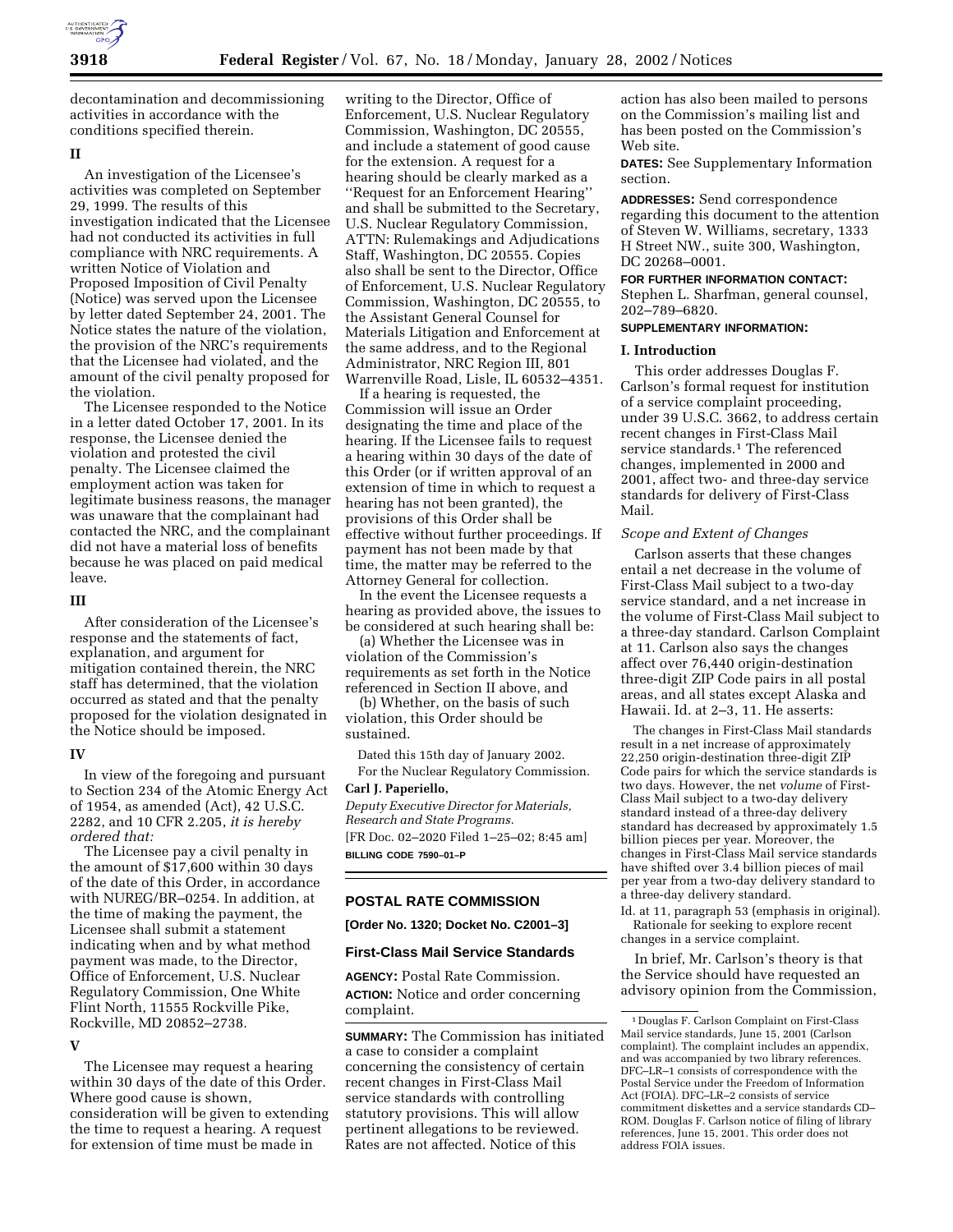pursuant to 39 U.S.C. 3661(b), within a reasonable time prior to making the 2000–2001 changes, as these materially changed, departed from or abandoned the standards proposed by the Service in docket no. N89–1, and did so on a nationwide basis within the meaning of the Postal Reorganization Act. Although the Service did not request such an opinion, Carlson contends that the Commission nevertheless has jurisdiction to address the changes in the alternative setting of a service complaint proceeding—and should do so—as 39 U.S.C. 3662 provides: ''Interested parties \* \* \* who believe they are not receiving postal service in accordance with the policies of this title may lodge a complaint with the Postal Rate Commission \* \* \*.''

# *Policies in Issue*

The policies allegedly implicated by the Service's actions, and cited in Mr. Carlson's original complaint, include 39 U.S.C. 3361(a), which requires the Service to provide ''adequate postal services'' and 39 U.S.C. 403(c), which proscribes undue and unreasonable discrimination among users of the mail. A proposed amendment to the complaint also alleges that the service standard changes violate 39 U.S.C. 101(e) and (f).2 Douglas F. Carlson motion for leave to amend complaint, August 14, 2001 (Carlson motion to amend complaint).

Structure of the complaint and initial Commission action. Upon filing, Mr. Carlson's complaint was designated as docket no. C2001–3 for administrative purposes, pending a decision on whether to proceed on the merits. Pursuant to Commission rules, the secretary of the Commission transmitted the complaint the Postal Service.

In conformance with Commission rules, Carlson's complaint provides formal identification of the complainant and his mailing address (in paragraph 1); addresses Commission jurisdiction (paragraphs 2–8); and summarizes the complaint (paragraphs 9–21). It also describes why First-Class Mail service is inadequate under the recent changes (paragraphs 22–32); reviews criteria for two-day service standards (paragraphs 22–40); addresses undue and unreasonable discrimination (paragraphs 41–43); and notes the

purported lack of public input (paragraphs 33–48). The complaint discusses the scope of changes in service standards (paragraphs 49–61, noting appendix 1's printouts of maps from the service commitment program and service standards program.) It also describes the class of persons affected (paragraphs 62–64) and identifies the relief that is sought (paragraph 65). Paragraph 66 (to be filed) supplements the postal policies identified in the original compliant by adding 39 U.S.C. 101(e) and (f).

### *Requested Relief*

The relief Carlson seeks (in paragraph 65) includes a specific request that the Commission issue a public report documenting the following four matters: the inadequate First-Class Mail service that many customers are now receiving; the undue and unreasonable discrimination some mailers located in California and other western states are suffering; the change in, departure from, or abandonment of criteria the Service announced in docket no. N89–1 and the 2001 ZIP Code directory for two-day service standards for First-Class Mail; and the Service's failure to seek an advisory opinion before the effective date of those changes.

## *Other Pleadings*

The Service has filed a paragraph-byparagraph answer to the complaint (along with a general denial), a motion to dismiss, and a declaration prepared by Postal Service employee Charles Gannon.3 See order no. 1318, issued July 13, 2001. Mr. Carlson and the Commission's office of the consumer advocate (OCA) have each filed answers opposing the Service's motion to dismiss.4 In addition, the Service has filed a reply to both of these answers, and Mr. Carlson has filed a response to this reply.5

4 Douglas F. Carlson answer in opposition to Postal Service motion to dismiss, August 11, 2001 (Carlson answer to motion to dismiss); answer of the office of the consumer advocate to United States Postal Service motion to dismiss complaint, August 14, 2001 (OCA answer to motion to dismiss).

5Motion of the United States Postal Service for leave to reply to answers in opposition to Postal Service motion to dismiss (August 21, 2001) and reply of the United States Postal Service to the answers of the office of the consumer advocate and the complainant in opposition to the motion to dismiss (August 21, 2001). Douglas F. Carlson response to reply of the United States Postal Service to the answers of the office of the consumer advocate and the complainant in opposition to the

The instant complaint and related filings draw extensively on docket no. N89–1, change in service 1989, First-Class delivery standards realignment. In that docket, the Service proposed a phased realignment of First-Class Mail delivery, or service standards. The Gannon declaration provides a useful review of key aspects of that proposal, and of developments since issuance of the Commission's advisory opinion.6

#### **II. Status of Key Allegations**

A review of the pleadings at this stage of the case indicates that several allegations related to the timing, scope, and effect of the underlying changes are undisputed. Specifically, the complainant and the Postal Service appear to be in agreement that the complained-of changes were implemented by the Postal Service in 2000 and 2001; affect more than 76,440 three-digit ZIP Code origin-destination pairs; and have the volume impact cited by the complainant. Postal Service answer at 2–3, and 11–15.

However, the pleadings have not resolved other important allegations and legal questions. For example, as framed by the Postal Service, a threshold question is the context in which the changes occurred. Carlson's view is that the 2000–2001 changes were necessarily so different and so attentuated in time from the docket no. N89–1 delivery realignment plan that they required a new advisory opinion prior to implementation. In contrast, the Service contends that the changes were simply the long-delayed, but nevertheless related, implementation of ''phase II'' of the earlier proposal, and cites the Gannon declaration for support. Postal Service motion to dismiss at 4–5. In effect, the Service argues that the changes are part of a continuum that required no new advisory opinion.

Other legal questions center on whether the impact is nationwide within the meaning of the Postal Reorganization Act; whether the criteria and/or resulting service are unduly discriminatory and inadequate or implicate other statutory policies; whether the Commission should

6The Commission's docket no. N89–1 opinion advised against implementation of the service standard changes proposed at that time. PRC Op. N89–1 at 2.

<sup>2</sup>Section 101(e) provides that the Service shall give the highest consideration to the requirement for the most expeditious collection, transportation, and delivery of important letter mail. Section 101(f) provides that in selecting modes of transportation, the Service shall give highest consideration to the prompt and economical delivery of all mail and shall make a fair and equitable distribution of mail business to carriers providing similar modes of transportation services.

<sup>3</sup>Answer of the United States Postal Service [to Carlson's docket no. C2001–3 complaint on First-Class Mail service standards], July 13, 2001 (Postal Service answer); Motion of the United States Postal Service to dismiss complaint, July 30, 2001 (motion to dismiss) and declaration of Charles M. Gannon, July 30, 2001 (Gannon declaration).

motion to dismiss (August 29, 2001); see also Douglas F. Carlson response to reply of the United States Postal Service to the answers of the consumer office of the advocate and the complainant in opposition to the motion to dismiss—erratum (August 25, 2001). The erratum notes two errors, neither of which affect the substance of the reply. A previous Commission order (no. 1318, issued July 13, 2001) granted the Postal Service's unopposed motion for an extension of time (from July 19, 2001) to file this motion and the referenced declaration.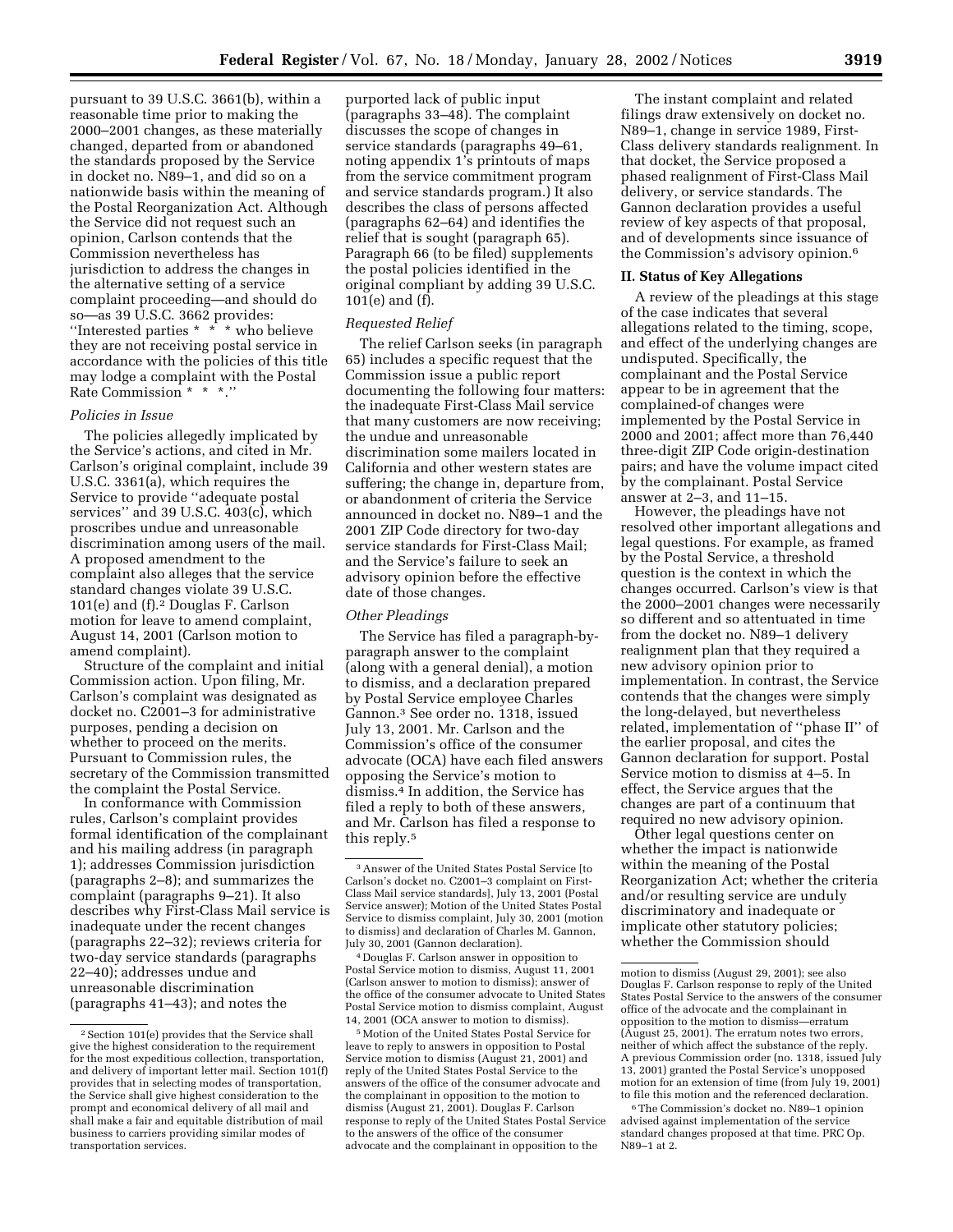exercise its jurisdiction to hear a complaint that entails alleged failure to comply with 39 U.S.C. 3661; and whether the Commission has the authority to grant relief on all of the requested terms.

# **III. Positions on the Service's Motion To Dismiss**

# *Carlson's Answer*

Mr. Carlson's answer to the Service's motion to dismiss cites four grounds justifying exercise of the Commission's jurisdiction. These include reiteration of the argument that the Service should have sought an advisory opinion prior to implementing the changes, given the nationwide scope of the 2000–2001 changes and the assertion that new standards depart from the original criteria. They also include claims that resulting First-Class Mail service is not adequate within the meaning of 39 U.S.C. 3661(a) for some customers, and that the standards unduly and unreasonably discriminate among users of the mail, contrary to 39 U.S.C. 403(c). Carlson answer at 2–3.

The OCA's answer. The OCA contends that the pleadings raise sufficient issues of law and fact to warrant the Commission's denial of the motion to dismiss. It proposes that the Commission establish ''further procedures to allow participants to undertake a more detailed inquiry into the facts alleged in order to create a full record for the Commission to reach a reasoned decision as to the appropriate disposition of the complaint.'' OCA Answer at 2. In particular, the OCA suggests that the Commission should order the Postal Service to provide the results of ''relevant and appropriate investigations of the cost consequences of changes in delivery standards'' undertaken by the Postal Service in relation to the service standard changes in issue. It notes that the Commission previously recommended that the Service undertake such studies before implementing nationwide service standards. Id. at 2–3.

## **IV. Action on Proposed Amendment to Compliant**

Carlson proposes an amendment to his complaint, based on his review of the Gannon declaration. He alleges that this ''reveals that the Postal Service has changed the definition of two-day First-Class mail to exclude the use of air transportation for most or all mail for which a two-day delivery standard applies.'' Carlson motion to amend compliant at 1, citing paragraph 18 of the Gannon declaration. Carlson says he thus has formed a reasonable belief that

the new definition of the two-day First-Class Mail delivery area is consistent with 39 U.S.C. 101(e) and (f). Id. at 1– 2.

The Commission finds that the proposed amendment of the complaint is consistent with the general framework of the original compliant; reflects information that is apparently newlyavailable to Mr. Carlson; and may foster efficiency in the review and administration of the complainant's concerns. Accordingly, the motion to amend is granted. The Commission directs Mr. Carlson to file a revised page 16 showing an additional paragraph (No. 66) containing this allegation, pursuant to the complainant's offer. The remaining discussion assumes this amendment.

## **V. Discussion**

Further action on the instant complaint requires several preliminary decisions. One is a determination of whether Mr. Carlson has made a prima facie showing that his complaint has statutory merit. In terms of what has emerged as the threshold question—the context of the charges—the Commission must conclude that the decade-plus ''gap'' in implementation of the recent standards raises the possibility that the changes in issue may have legally fallen within the scope of 39 U.S.C. 3661(b). The Gannon declaration stands as an informative and impressive narration of decisions and events that have transpired since docket no. N89–1, but is not persuasive on the main point the Service presses here, which is that the changes can reasonably be considered, for purposes of the statute, as a continuum of the original plan. Instead, despite characterization of changes as ''phase II,'' the Gannon declaration chronicles near-abandonment of the realignment at various times over the ensuing years. Thus, while front-line postal managers may have made a goodfaith attempt to stay focused on the original plan, it is reasonable that Carlson (and others) may regard the 'gap'' as a break.

There is, as the Service notes, no explicit time limit in the statute for completion of changes subject to 39 U.S.C. 3661; however, reading out a ''rule of reasonableness'' effectively would nullify the provision, as one broad service change request could then arguably be deemed to operate essentially in perpetuity. It is unlikely the authors of this provision would have intended this result. A common-sense interpretation requires acknowledgement that passage of time, in some instances, may require the Service to request a new advisory

opinion. Where, as here, time has not simply passed, but has passed with several changes of postmasters general, several changes in Governors, several reorganizations, and numerous changes in operations, technology—and possibly public need—the case is even stronger. Accordingly, the Commission finds that Mr. Carlson has made a prima facie showing on this threshold question.

On certain other critical policy issues, such as whether the resulting postal service is adequate, whether there is undue or unreasonable discrimination, and whether the highest consideration has been given to certain considerations pertaining to delivery of First-Class Mail, no final answer can be discerned at this time. Indeed, these are points on which Mr. Carlson may need to provide more specific evidence, such as mail users' need for certain service standards. However, it again appears that the complainant has made a prima facie showing that the alleged policy violations have occurred as a result of the recent changes.

### *Related Jurisdictional Issues*

The provisions in question here—39 U.S.C. 361 and 3662—are not mutually exclusive, so there is no automatic bar to Mr. Carlson's interest in pursuing certain service concerns under the service complaint proceedings. At the same time, the latter are not automatically available to remedy any perceived failure to seek an advisory opinion. Instead, exercise of complaint jurisdiction is discretionary, and the Commission must consider whether it is appropriate to proceed.

In addition to the conclusion above regarding the prima facie showing Mr. Carlson has made, the Commission has considered that public input is a hallmark of 39 U.S.C. 3661. Although the Gannon declaration indicates postal administrators apparently have been well-intentioned in implementing the changes, there is little, if any, indication of whether there was any direct public input. Instead, these changes, as Mr. Gannon notes, entailed many internal logistical decisions, including adoption of a maximum 12-hour drive time range to determine 2-day service destinations in place of the previous standard of a 600-mile radius. Gannon declaration at 9–10. As Mr. Gannon notes, the process of determining the changes to make in the ''phase 2 finalization'' also differed from that contemplated in docket no. N89–1: the organization management structure had changed significantly; a service standard mapping program had been developed (thereby allowing more centralization in deciding what changes to consider in implementing the new